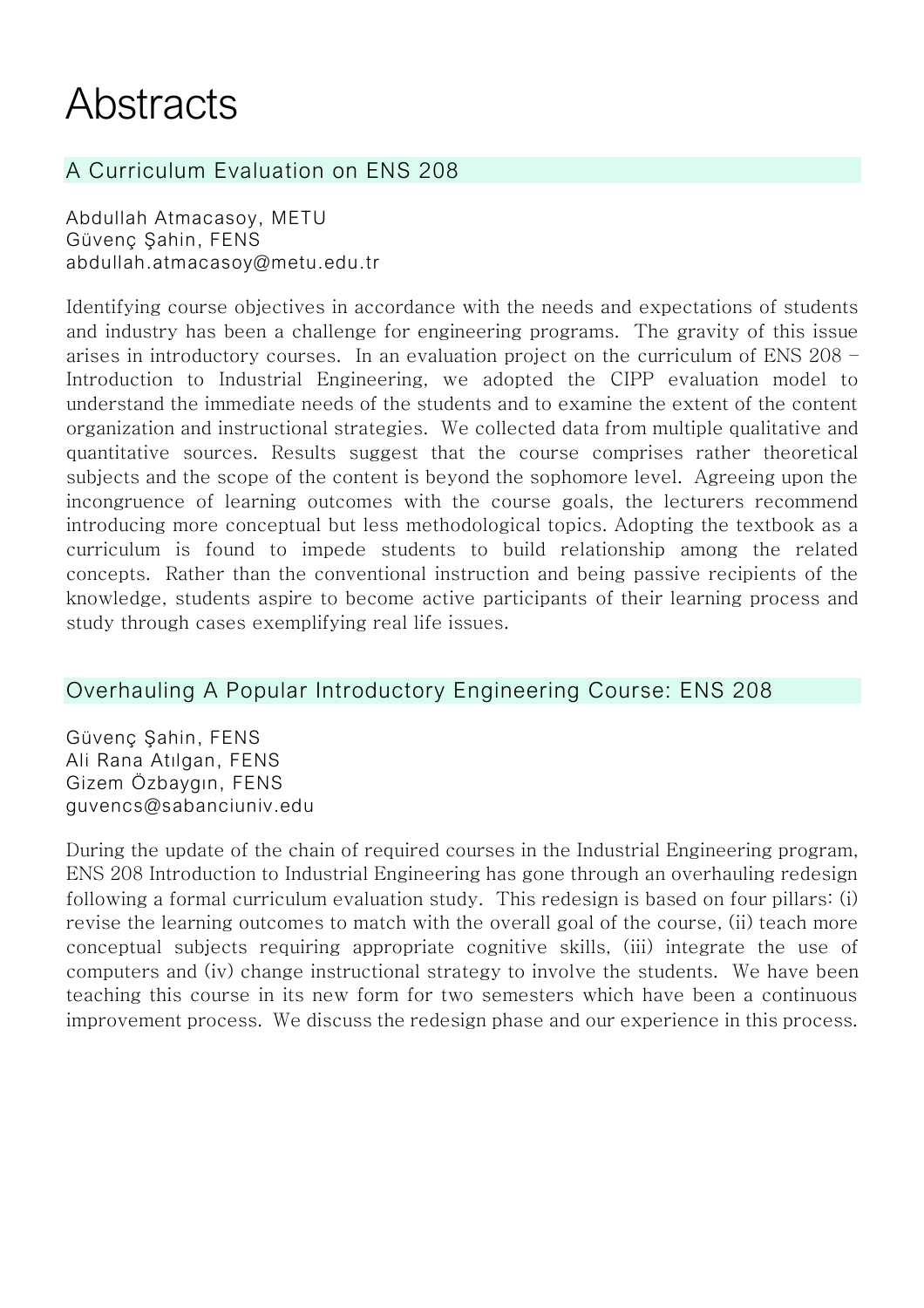#### "English of Maths and Sciences" as an SL Course

Münevver Mine Bağ, SL minebag@sabanciuniv.edu

English of Maths and Sciences (EMS) is a course taught at the School of Languages (SL) for Route 4 and Route 4 Intensive students. It extends over 8 to 12 weeks depending on the semester and encompasses subject areas: Math, Physics, Biology and Astronomy.

The main aim of the course is, in fact, two-fold: to revise the subject matter of these topic areas students have learned at high school, or give them a chance to get familiar with them if they have not, and to enable them to grasp and express the related knowledge in English. This is enabled by a close cooperation between Faculty members and SL instructors.

This course is one of the unique aspects of SL as a preparatory year course and perceived very positively by students.

#### Designing a New Freshman English Course – Challenges and **Opportunities**

Ekrem Şimşek, SL ekremsimsek@sabanciuniv.edu

AL102 course was introduced as a Freshman English course in the Spring term of 2017- 18. Eng 101 and Eng 102 courses were the previous Freshman English courses offered and each course was for one semester. The new course is only for one term and includes new topics and assessment types. The preparations for the course started in the summer of 2017. By communicating with different departments at university, new themes and some new assessment tools were added. After running the course for the first time, feedback from both students and instructors were collected, analyzed and some changes were implemented. After the third run, the process still continues, so does the quest for perfection.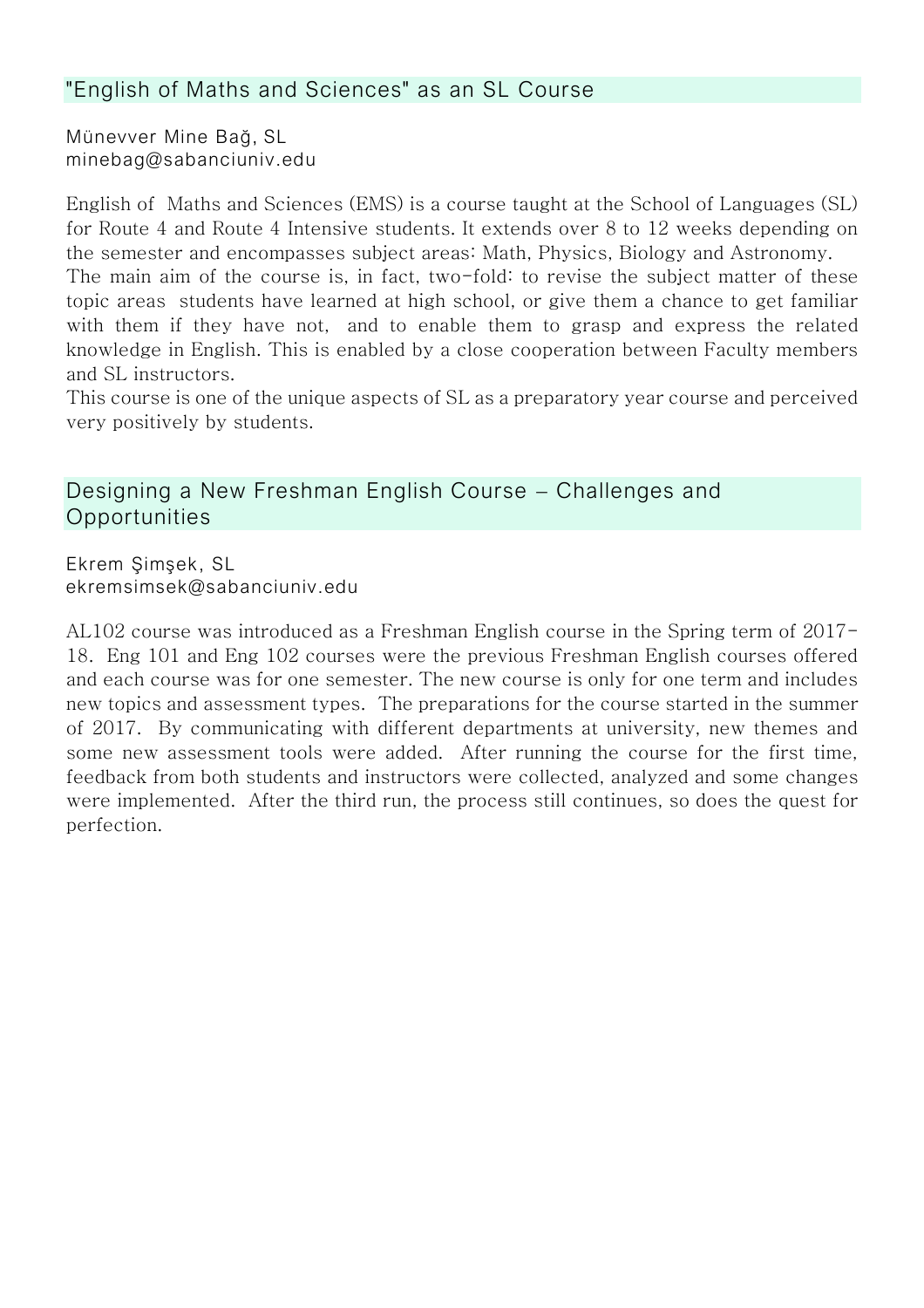Supporting Teaching Excellence in Higher Education: The Role of Teaching and Learning Centers

Prof. Dr. Oya Yerin Güneri, Director, Center for Advancing Learning and Teaching, Middle East Technical University [guneri@metu.edu.tr](mailto:guneri@metu.edu.tr)

Higher education institutions have been under pressure to excel in research and innovation. Thus many investments have been made and incentives were developed by universities to meet that expectation.

On the other hand, teaching which is an equally important function has become overshadowed. In the last decade, by some higher education institutions efforts have been made to support excellence in teaching. Thus, the present talk will focus on the definition, dimensions, and importance of teaching excellence and the role of University Teaching and Learning Centers in enhancing teaching excellence. The mission, roles, functions of Middle East Technical University, Center for Advancing Learning and Teaching will also be presented to exemplify how such centers can take an active role in supporting teaching excellence. The presentation will conclude with some recommendations to be considered while setting up such centers.

#### Professional Development Opportunity: Innovative Approaches in College STEM Education

Yuki Kaneko, FDD yuki@sabanciuniv.edu

In September 2018, we organized a 4-day workshop on "Innovative Approaches in College STEM Education", with the aim of sharing our professional development program for the NS101/102 team and our experiences working with more than 3,000 freshman students through the integrated science courses. 20 educators from 8 Turkish universities (including SU) participated in the workshop, during which they created individual "application" plan to put the new pedagogical methods into practice in the subsequent semester. We concluded the program with individual follow-up meetings in January 2019. The feedback from the participants have been overwhelmingly positive, and through the workshop we were able to establish new collaborations for the betterment of college education in general. In this talk, I will share the overview of the workshop and post survey results. A few SU faculty members who participated in the workshop will also share the impact of the workshop on their professional development.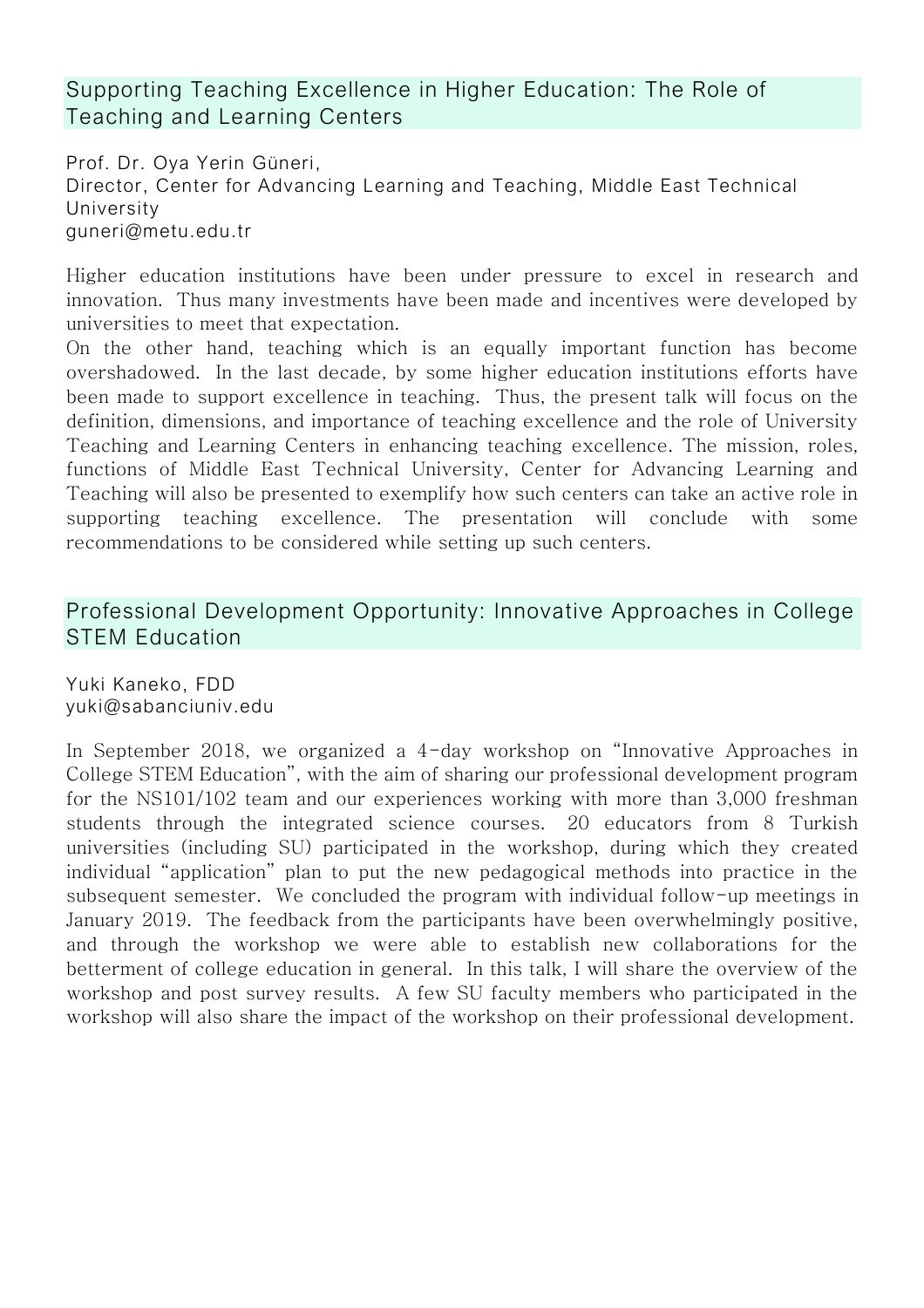#### Preparing Graduate Students to Teach: Where to go from here?

Kristin Ann Şendur, CIAD kristinsendur@sabanciuniv.edu

GR501, a two day pre-semester program required of all new academic graduate students, has the primary goal of helping these students prepare for their role of helping teach at Sabanci University. Since the course was established in 2014, however, SU educators have made significant innovations in practice with, for example, the introduction of facilitators and the increased use of active learning classrooms. To continue to prepare new graduate students for the diverse classrooms they may encounter at SU, GR501 must evolve with the nature of education at SU. This talk will solicit input from SU stakeholders on directions that we might consider for GR501, as well as introduce one such option: a joint project to prepare future faculty members for teaching in academia.

#### An Overview of the 1<sup>st</sup> Year Learning Assistant Program

Aslıhan Muazzez Ünsal, FDD aslihanunsal@sabanciuniv.edu

Undergraduate Learning Assistants (LAs) are an important part of teaching teams of the first year University Courses; NS101-102, MATH101-102, IF100. Along with certain challenges, LAs are making an overall positive impact in these courses.

One of the essential components of the LA model suggested by the international LA alliance is the pedagogical support for helping students in an active learning environment. For the NS course, this component has been improving since the implementation of the program . In Spring 2019, a more extensive and structured pedagogical support has been given to first-time LAs.

In this talk, I will give a brief overview of the LA program of the University Courses with an emphasis on the pedagogical support component. Then, I will present survey results (conducted in December, 2018) and reflections from LAs, for the provided pedagogical support and their LA experience in general.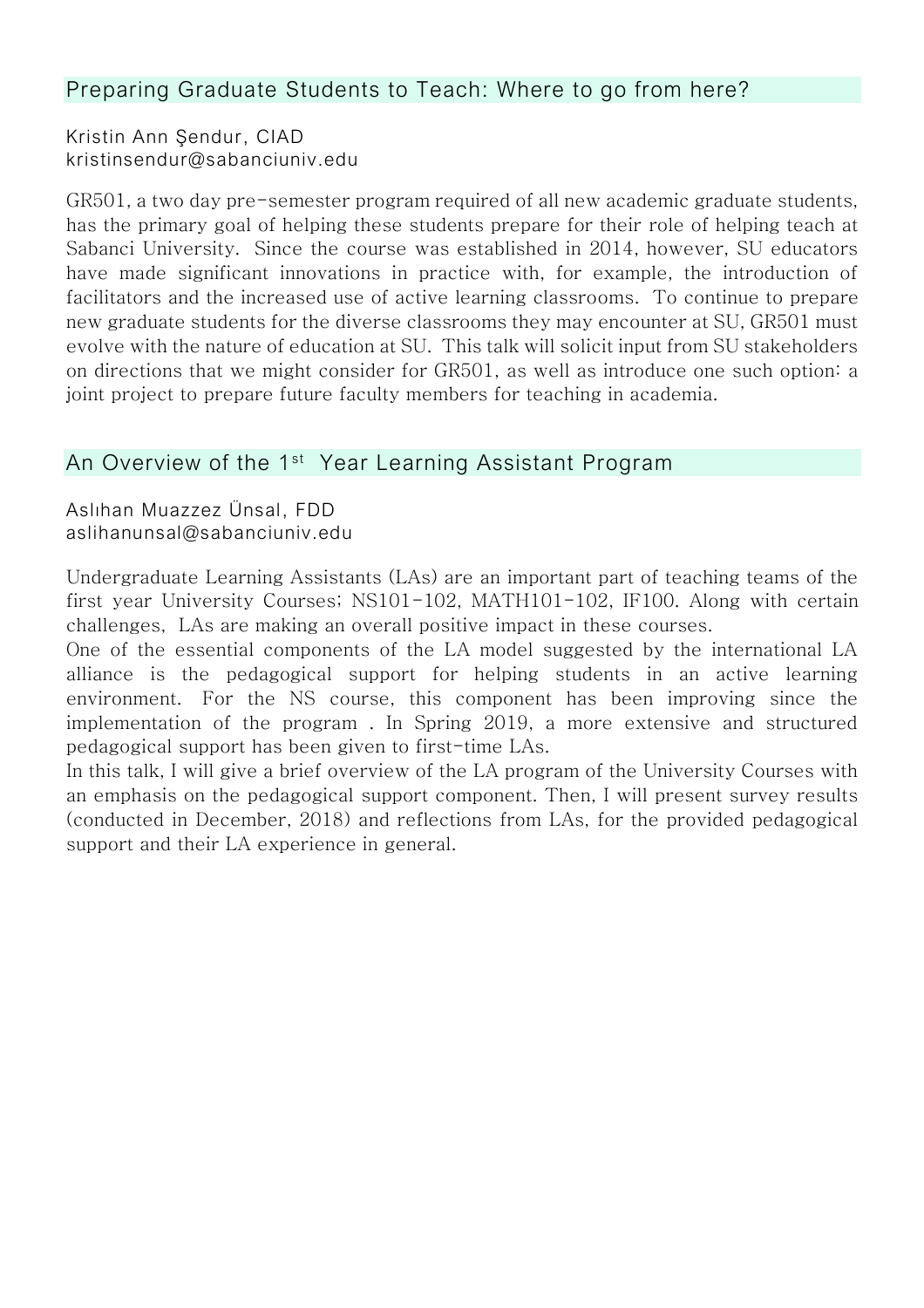#### Peer observation and professional dialogue

Deniz Kurtoğlu Eken, SL kurtoglueken@sabanciuniv.edu

Continuing Professional Development (CPD) is a journey of learning involving a wide variety of professional activities. Peer observation is one of the most widely used and rewarding CPD activities based on collaborative inquiry and reflection which contributes to the enhancement of teaching and learning practices and fosters professional dialogue. In this talk, we will be exploring the key principles underlying peer observation; peer observation types and tasks; feedback on its implementation in the SL; and discuss its value to institutions and individual teachers.

#### Assessment OF or FOR learning: what impact a word difference makes

Assoc. Prof. Yeşim Çapa Aydın, Associate Director, Center for Advancing Learning and Teaching, Middle East Technical University capa@metu.edu.tr

With the current developments in society, the goal of higher education has changed from "making students knowledgeable within a certain domain" to "supporting students to develop into reflective practitioners" (p. 332, Dochy, Segers, & Sluijsmans, 1999). More specifically, students are expected to be more 'active' in their learning process. This change necessitates differences in the notion of assessment as well. Rather than emphasizing only assessment of learning (or AoL), we need to ensure that our classroom assessment practices promote student learning. The term 'Assessment for Learning' (or AfL) has become popular, and ample research evidence indicates that proper implementation of AfL principles can lead to gain in student achievement and motivation. AfL approaches bring the necessary shift in the learning environment, with students becoming more involved in the assessment process and taking responsibility for their learning. The success of AfL is contingent on how given feedback is received and used by students. In this talk, I will elaborate the differences and similarities between AoF and AfL; provide an overview of how assessment for learning can be implemented in daily teaching activities; and discuss our research findings related to assessment and feedback practices in METU.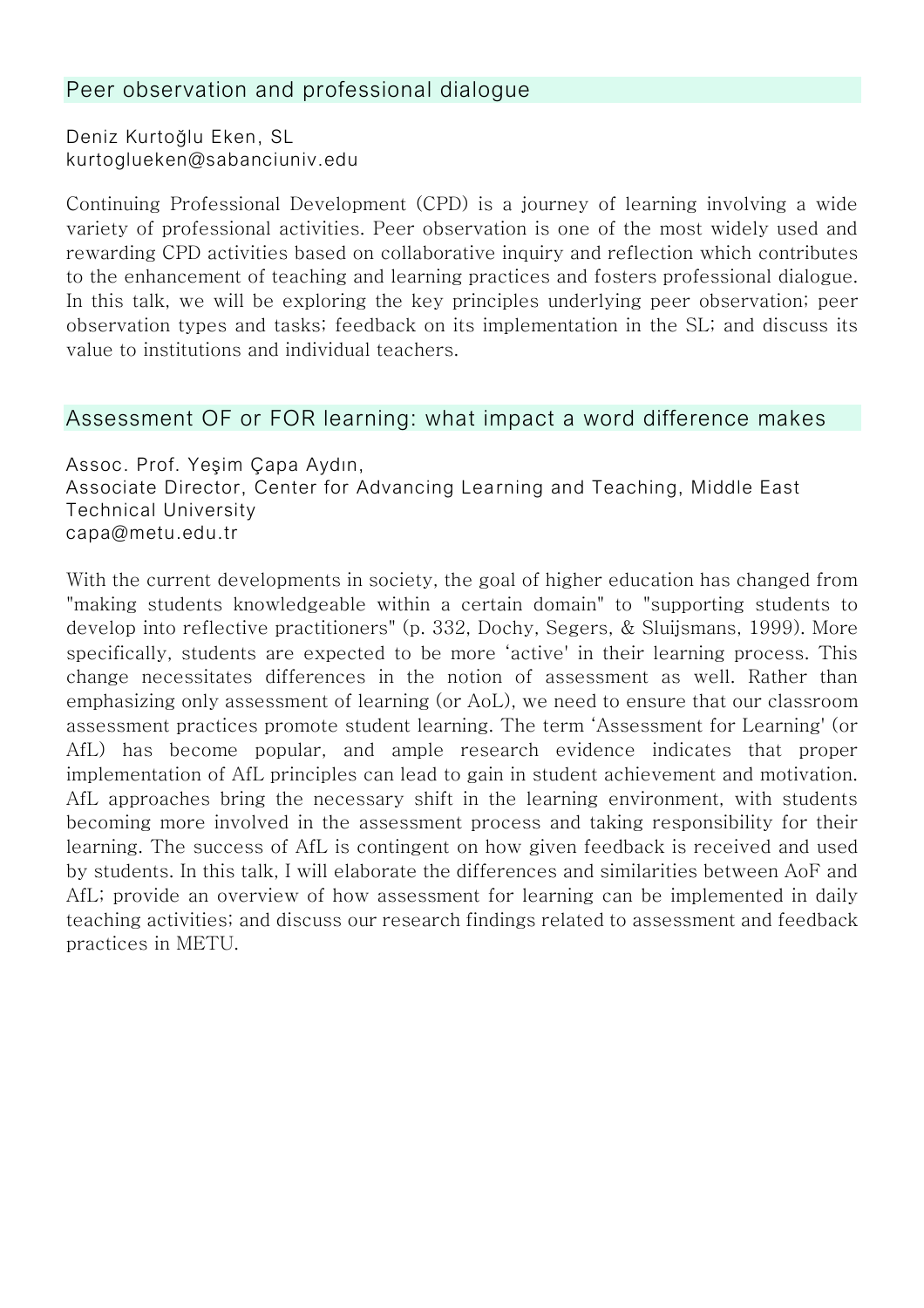#### One Step Ahead in Life with SUPER Program: Enhancing Students' Academic and Life Skills

Hristina Kacherilska Ugurlu, FDD/ASP Pelin Atasoy, CIAD hkacherilska@sabanciuniv.edu

SUPER Program is a one-term Certificate Program offered to SU School of Languages incoming students. The Program was first opened in Fall 2018, as a pilot First Year Experience Project, run by SUPER Team.

The prime aim of this program is to raise incoming students' awareness of the various skills they will need throughout life and to enable them to use these skills both in their social and academic life. The Program also aims to support new students in their transition from High School to university by providing them access to available resources and raising their sense of belonging and engagement in SU community.

The program encompasses various activities such as: interactive workshops, elective seminars, Orientation, meetings with student mentors and CIAD counselors (BADA).

In this talk the program content, results for Fall 2018 and Spring 2019 terms and student experiences with the program will be presented.

#### Bada Advising System

Ceren Başak Araz, CIAD cerenbasak@sabanciuniv.edu

BADA team is made up of counselors working in the Center for Individual and Academic Development. BADA Advising program is a support program that starts as a part of the first year experience, and continues to support the students throughout their undergraduate studies. BADA team aims to support all undergraduate students in terms of individual, academic and social development by enhancing their understanding of the university experience holistically. This presentation aims at defining the system, main interaction areas with faculty and other administrative units as well frequently observed obstacles and possible improvement suggestions.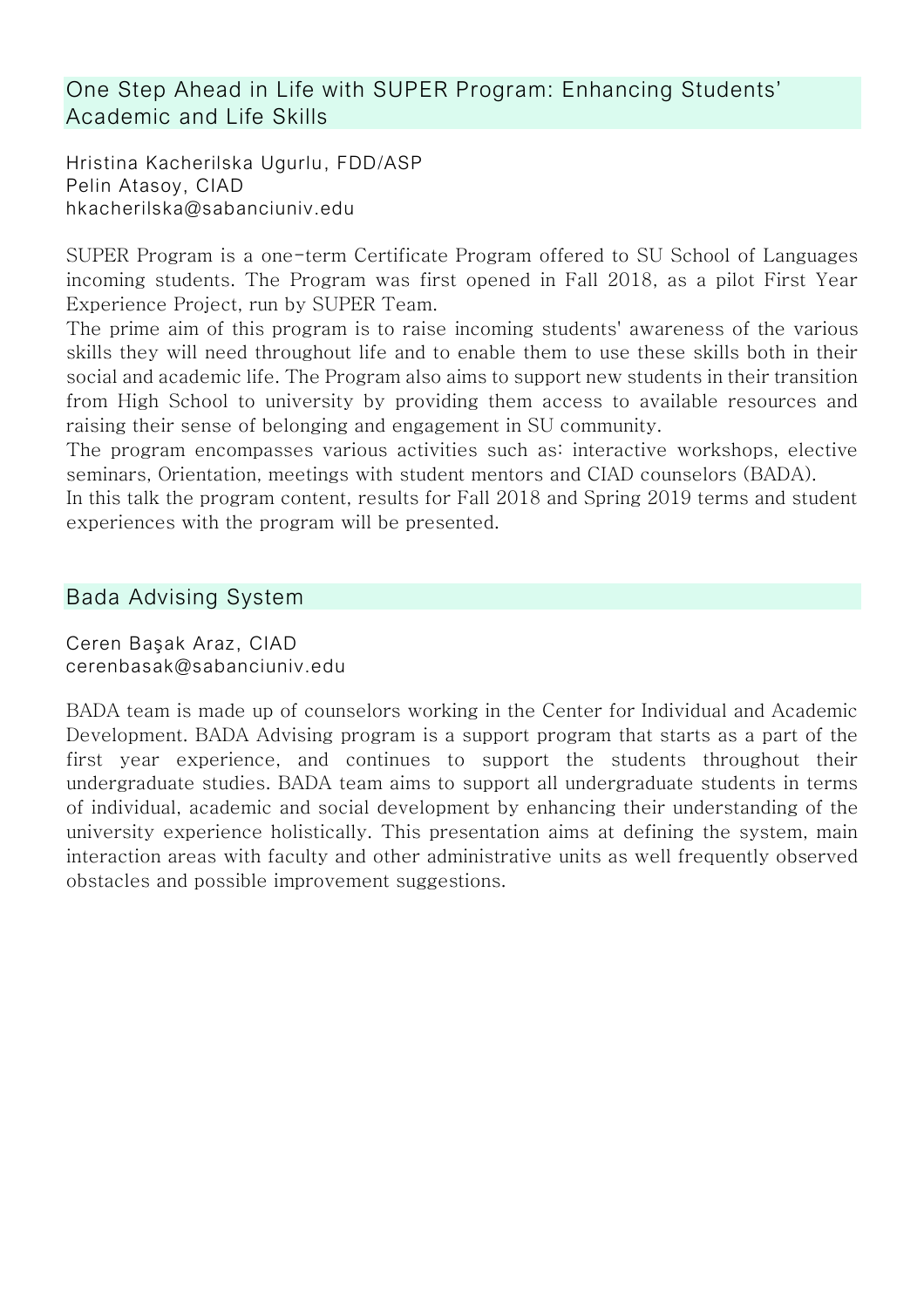The Role of Academic Support Program (ASP) in the Freshman Year Experience of SU Students

Zeynep Özal Kurşungöz, FDD/ASP Süphan Bakkal, FDD/ASP suphanbakkal@sabanciuniv.edu

In Sabancı University (SU), we would like the students to be ready to choose their majors and be independent learners after finishing the first-year university courses in their freshman year. Unfortunately, not all freshman students are able to complete the university courses successfully due to the challenges during their adaptation from high school to university. Academic Support Program (ASP) of SU provides support programs to assist the students in their "learning to learn" process and exemplify choices to aid them in their transition to university life. Peer support and sharing peer experience are the core of the support programs. In this talk, we are going to outline the peer support and MATH/NS basic knowledge programs that we offer to the students. The last part of the talk will be focused on discussing and exchanging ideas about the additional services that we are planning to provide.

#### A Fresh Interpretation of Liberal Arts through Zeytin Example

Zeynep Delen Nircan, FDD zeynepdelen@sabanciuniv.edu

Sabanci University was the first higher education institution in Turkey to offer liberal arts education when it began instruction in 1999. This short talk will re-introduce current trends in liberal arts education and offer a small, fresh and local interpretation of it. A series of innovative, small scale educational experiments over the years demonstrated that it is possible to create holistic education that is in touch with both cutting edge science and local, cultural values outside of traditional campuses and such an approach can bridge gaps between cultures and disciplines. In this talk I will introduce lessons learned from Zeytin experiments, including a version that took place on Sabancı Campus in April 2019, and propose a possible path for Foundation Development Directory for scaling up the know-how that has been produced.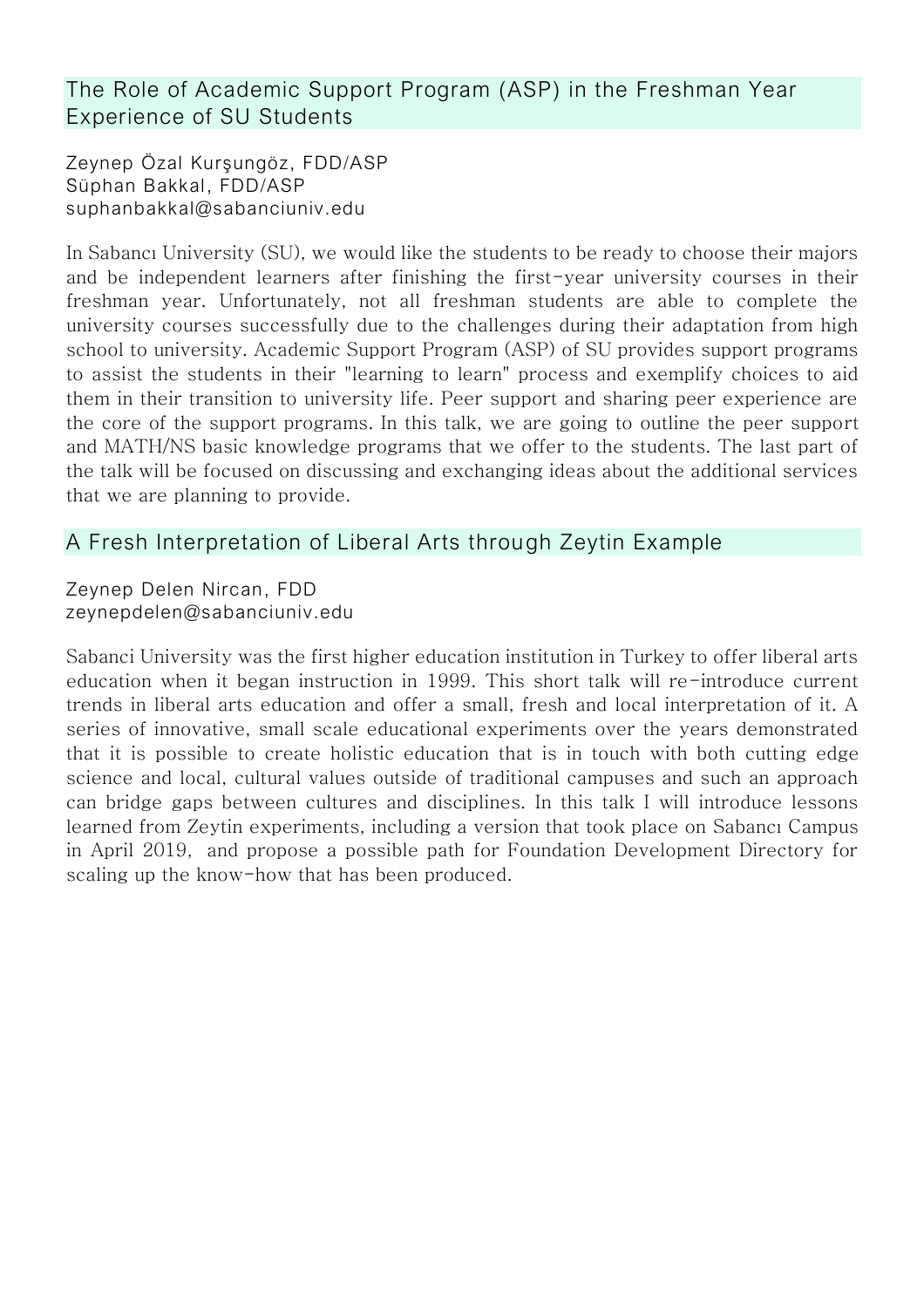#### GSIC (Gender- and Sexuality-Inclusive Curriculum) at SL

Lukka Alp Akarçay, SL Justin Jacobs, SL lukkaalpakarcay@sabanciuniv.edu

The task group GSIC aims to make the SL curriculum gender- and sexuality-inclusive. Currently the group is focusing on making the Route 4 content gender- and sexualityinclusive. The group hopes to expand the mission to include all routes and grow the project to an even wider level to include collaborations with teachers and student teachers working/studying in ELT departments in local institutions, experts, NGOs and union representatives. To accomplish these aims, GSICTG has been conducting awareness raising workshops for SL instructors and is collaborating with SUGender on a Gender- and Sexuality- Inclusive ELT project involving ELT professionals working in six different local universities. In this presentation, we will share our experiences, reflections, and challenges in incorporating gender and sexuality topics into our curriculum and an overview of the ELT Initiative.

#### What Engineers' English can teach curriculum developers

Akif ÇAL, SL akifcal@sabanciuniv.edu

This research examines why and how the English language is used by engineers in the workplace. So far, research has shown that English is a contributing factor to employability of engineers and identified why and how English is used in the workplace by engineers in various contexts. However, there was a lack of research in the Turkish context and the extent to which the results of previous research conducted in other settings would be generalizable to the Turkish context was not clear. This research fills this gap. Data was collected through a questionnaire from 149 participants including engineers, managers and human resources professionals from twelve companies. Preliminary findings suggest that a) the role of English for engineers in the workplace is relatively limited, b) receptive skills are more important for engineers in the workplace than productive skills, and c) new graduates with an engineering degree lack English language skills necessary for the workplace. Implications of the study will be useful for curriculum designers in reviewing and revising their curriculum to cater to the needs of the workplace as well as higher education.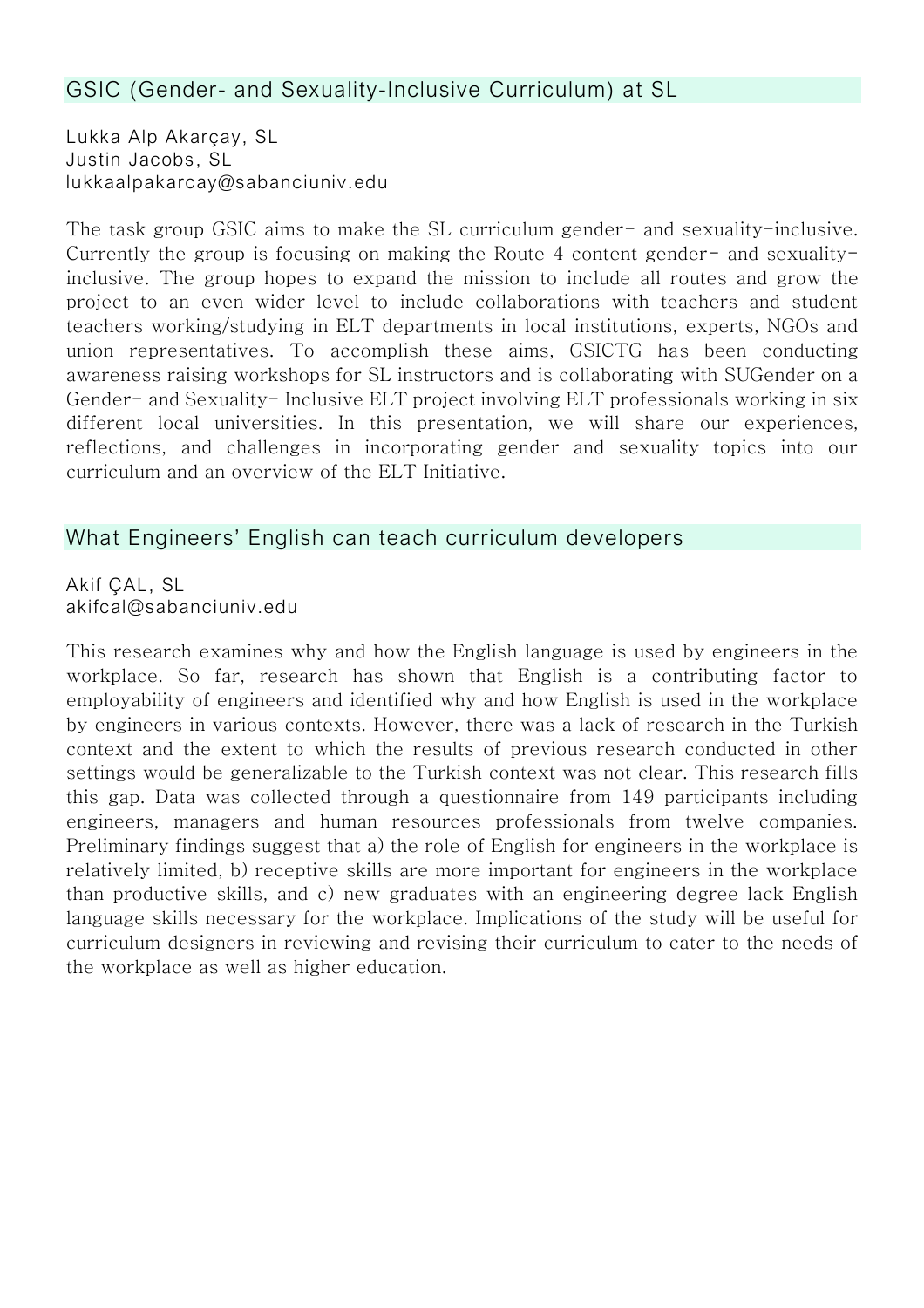#### To go online: The journey to a specific online ELT teacher training course

Nezaket Özgirin, SL Sharon Çeltek, SL nezaket@sabanciuniv.edu

School of Languages Teaching and Developing Through Online Learning: Vocabulary Teaching and Learning (SL-TeDOL,VTL) is a free online teacher training course, designed by a couple of voluntary instructors at Sabancı University, to help ELT teachers revise or improve their vocabulary teaching and learning skills. One of the missions of Sabancı University is to share the knowledge and skills gained through institutional studies with the environment for the benefit of the society. As a university, in the past, we provided a lot of support to different groups of ELT teachers working at state schools by visiting different cities and giving weekly educational seminars. However, this kind of training is neither sustainable nor satisfactory for all kinds of teachers with different needs and backgrounds. Providing free education through online systems has become more important in this respect. We, as the designers of the course, would like to share our experience of the preparation, design and administration process. We will also share some key points and lessons learnt based on the process and feedback from course participants.

#### Makerspace as a Learning Environment

Erdem İnanç, Co-Space erdeminanc@sabanciuniv.edu

Collaboration Space is a playground, where it's goal is to learn from failure and experience hands-on learning by doing. Leaving the playground itself is not a must, however the users are encouraged to become entrepreneur-minded. When the users show the potential of a sustainable and scalable business model, they are supported with funding and mentoring within CoSpace. CoSpace has prototyping tools, music and filmmaking studios and virtual reality equipments. In this the talk, I will introduce both opportunities that we want to offer for lecturers and insights from on going lectures. I will share success stories and structure of our entrepreneurship program called, Suasset mentoring and funding program. Audience will have the oppurtunity to take a closer look at CoSpace events and workshops.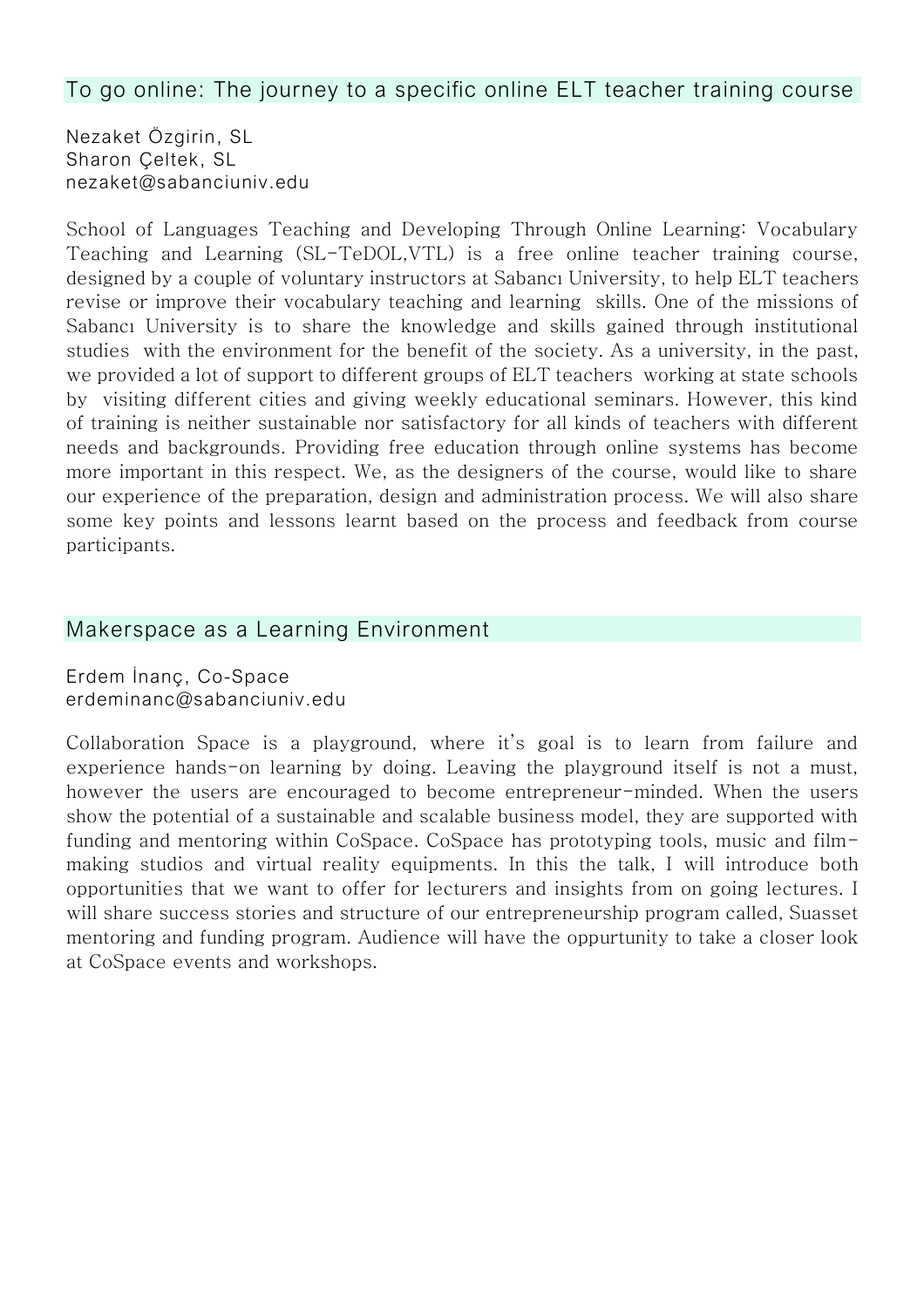#### Blueprint of an Adaptive Learning Platform for a Comfortable Student Journey

Barış Altop, FENS altop@sabanciuniv.edu

The amount of people taking online courses has skyrocketed in the recent years. In addition to that starting from universities most schools have gone under a digital revolution and adapted online e-learning tools to convey information and resources to the students and ease the work of instructors. Although such new and ground-braking tools have been introduced to the education system, the main problem is still at loose, where all learners are given the same information in the same manner and expecting the same outcome. On the contrary, people tend to have different learning curves or perform better when information is conveyed in various other methods, expecting a more personalized experience. Our platform aims to fill this gap by tracking learner achievements and by introducing the micro-topic concept. The platform will weigh and present the content based on the abilities and preferences of the learner.

### Are Good Practices Good for All?

N. Zeynep Yelçe, FDD zeynepyelce@sabanciuniv.edu

This talk questions the possibility of achieving "good practices" appropriate for everyone in a given learning environment. Rather than focusing on theoretical, technological, and even practical insights guiding contemporary ways of teaching and learning – though giving due respect to each – this talk aims at suggesting a more individualized approach in teaching and learning. The main line of questioning stems from the nature of the relationship between the instructor and the student as well as that between the student and her/his peers. This talk also addresses the reflections of the dynamics of these relationships and how they can be utilized to enhance mutual learning. The talk is not based on any theoretical foundations, but on in-class experience. Thus, rather than presenting any solutions and/or good practices, it poses several questions to tackle with.